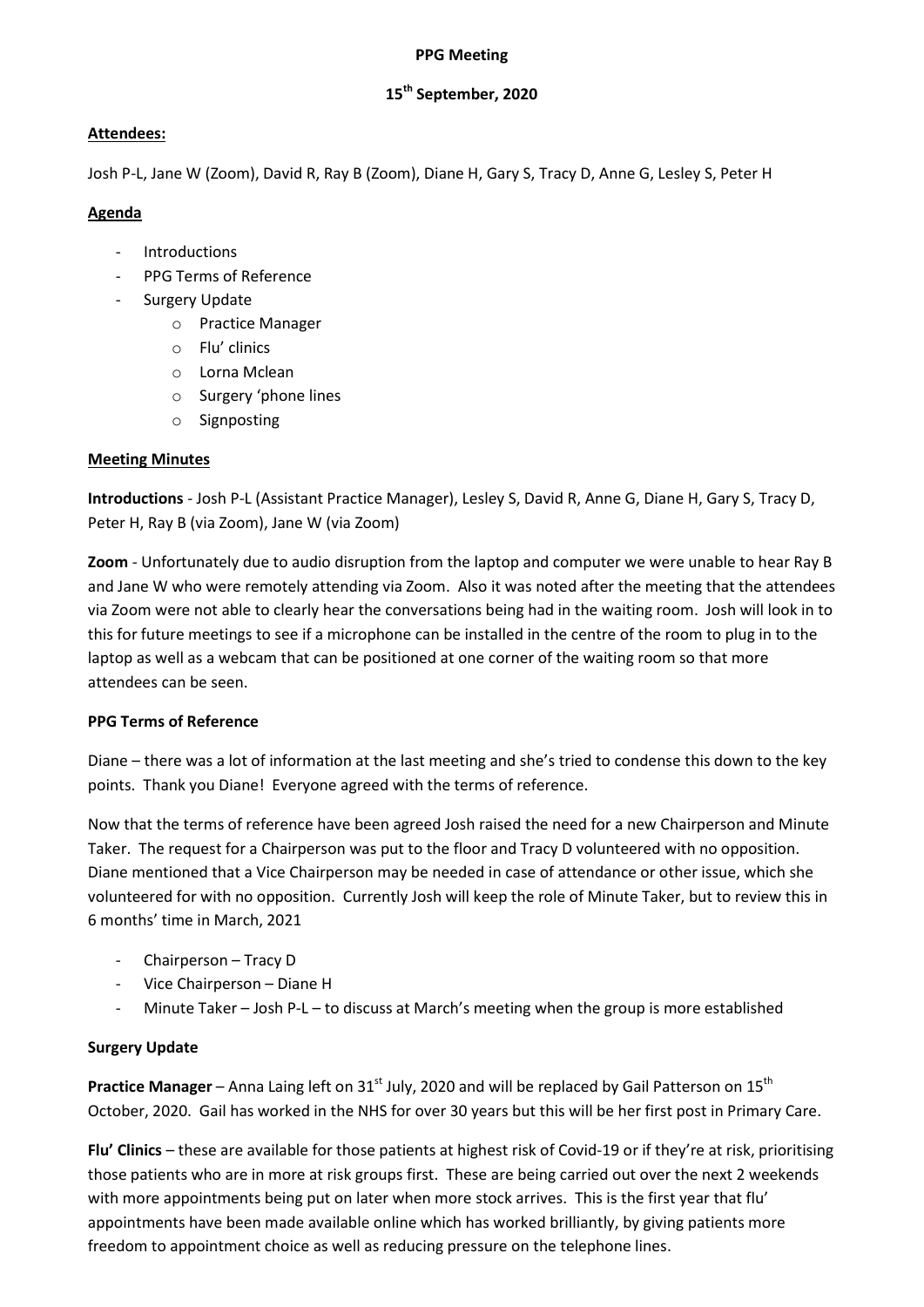Lorna Mclean (ANP) – last working day was  $28<sup>th</sup>$  August, 2020 and she's gone to pursue a career at the hospital looking after palliative care patients. We have also provisionally employed Donna Bowen who will see more of our Elderly and Nursing Home patients which should help free up GPs to see other patients. Donna is due to start in January, 2021.

Surgery 'phone Lines – these have been a bit iffy the past couple of weeks. The surgery has been assured that this issue should now be fixed, however we will update patients via our Facebook page if this changes.

Website Signposting – to help reduce demand on GP time or the surgery's telephone lines the surgery has put together a webpage on their website which highlights some areas that patients could seek medical advice elsewhere. Josh asked if the PPG would be willing to view this and let him know of any amendments they felt suitable. The PPG agreed. The webpage is, https://www.mayfordhouse.co.uk/signposting.

Jane W – How are we doing recruiting young members to the PPG? Or if anyone had any suggestions of how we could recruit this target audience? Josh updated that the PPG had 2 new members join the group, Gary S and Peter H.

- Diane suggested that the surgery could contact the sixth form college to see if any of their students would like to join?
- Tracy D asked whether the surgery had Facebook? Which it does, and that we could look to recruit via this route? It was decided to postpone this option due to its far reaching audience while the PPG gets more established. To discuss at a future meeting.
- Diane mentioned that we have refugee patients and could we try to recruit them? Josh to speak to Dr Duree to see if any would like to join the PPG.

Gary S – asked whether we had minutes from the previous 3 meetings? Josh has these and he'll send them to all PPG members with the minutes

Peter H – asked whether waiting times for appointments has improved? As he'd had a few instances when trying to ring the surgery that it would take a long time to get through or there weren't any suitable appointments available. Josh updated the group that we've made some changes to the appointment's system to help resolve some of these issues by making more appointments available in the future (on the day, day before, 4 days before, 7 days before and 14 days before, with further desirability to make appointments available up to 28 days prior to the appointment date); making more appointments available online for the above periods, without disadvantaging patients who aren't able to access the SystmOnline system due to lack of equipment.

Tracy D – asked how many active members were in the PPG? All active members are the ones who attended tonight's meeting either face to face or via Zoom.

Anne G – How are the Doctors feeling about not seeing patients face to face? The Doctors are still trying to reach a happy medium, but they are asking patients to come to the surgery once consulted over the 'phone if they need to see them.

It was also mentioned that the PPG also has guests to the PPG, such as a representative of the CCG, or from a local charity to discuss what they do and if anyone had anyone they'd like to invite to the meeting, then they can raise this at one of the meetings to be agreed and added to the agenda.

## Action Plan for Next Meeting

- Family and Friends Test need to look promote via front desk, maybe send texts to patients when they've had their appointment?
- Survey to complete previous survey results to be sent to all PPG Members